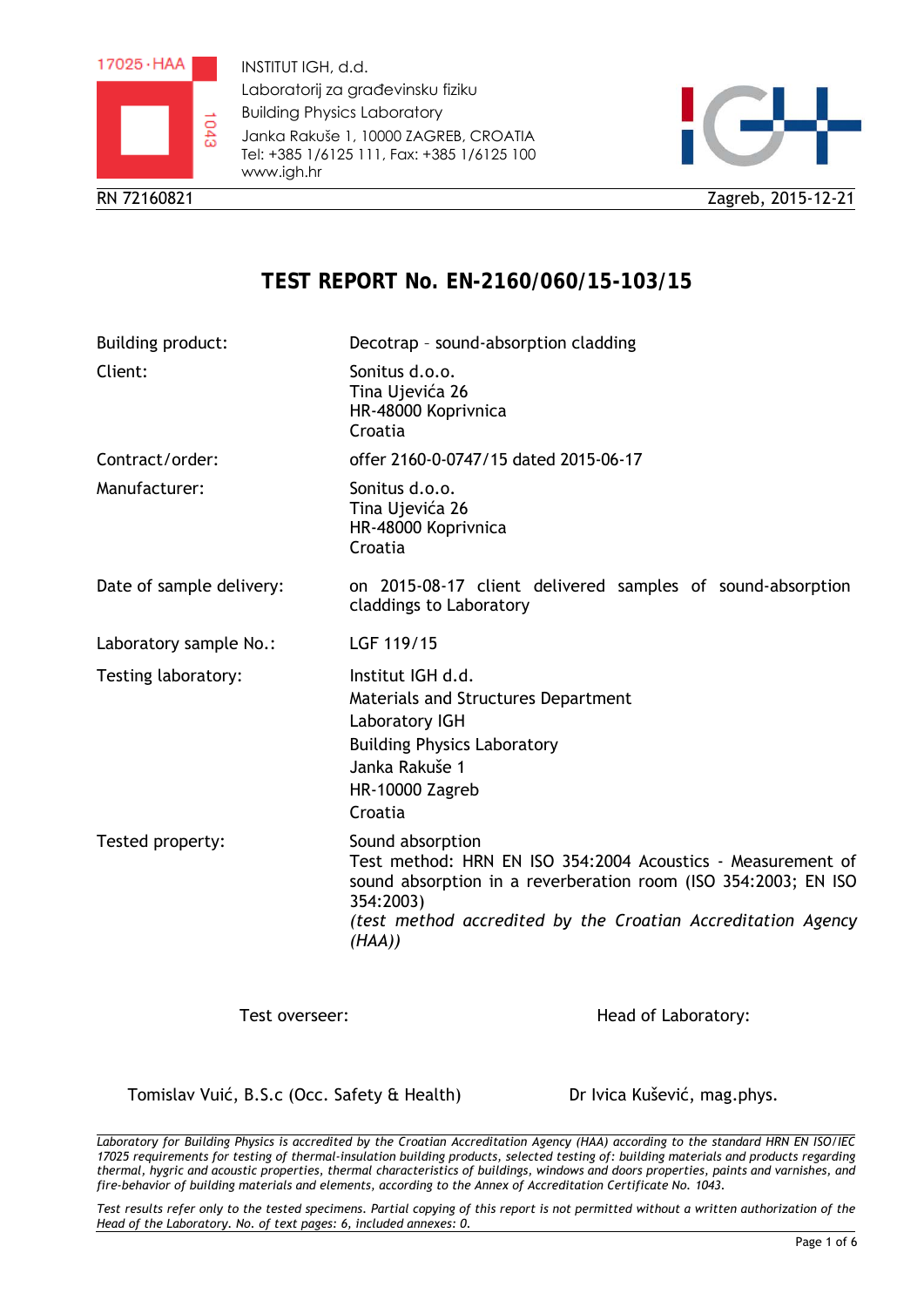

**Test report No. EN-2160/060/15-103/15** 

Description of test Decotrap sound-absorption claddings were tested. Nominal base dimensions **sample:**  of sound-absorption claddings were 600 mm x 424 mm (Pictures 1-3). According to the data supplied by the client, base material of soundabsorption Decotrap cladding is polyester based acoustic foam FMVSS 302 of nominal density 25 kg/m<sup>3</sup>, with 3 mm thick perforated MDF board glued to a base plane of a cladding.

> The average value of sound-absorption Decotrap cladding samples weight was 2,814 kg.



**Picture 1:** schematic drawing of the Decotrap sound-absorption cladding.

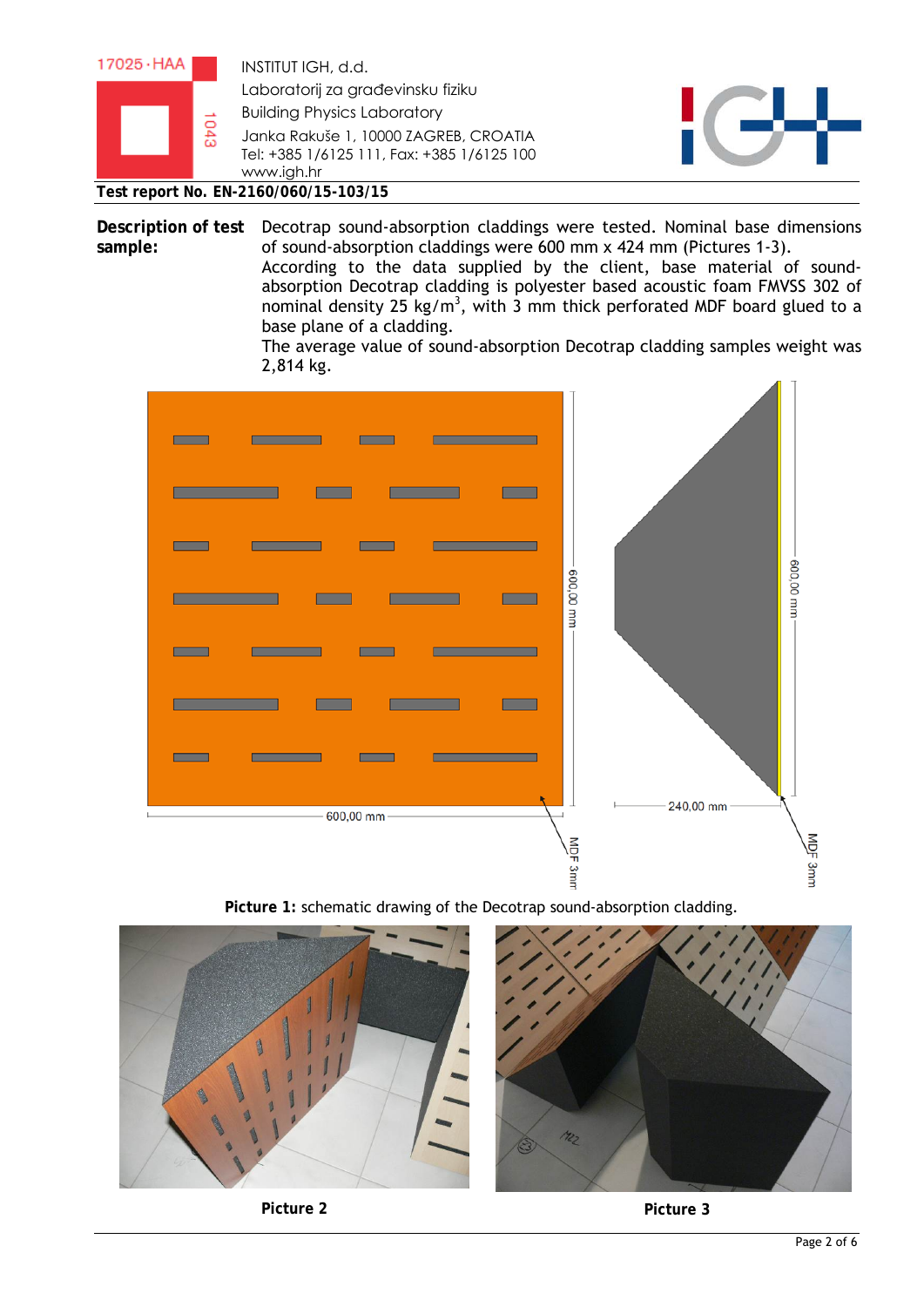| $17025 \cdot HAA$ |   | INSTITUT IGH, d.d.                                                                                               |  |
|-------------------|---|------------------------------------------------------------------------------------------------------------------|--|
|                   | る | Laboratorij za građevinsku fiziku<br><b>Building Physics Laboratory</b><br>Janka Rakuše 1, 10000 ZAGREB, CROATIA |  |
|                   |   | Tel: +385 1/6125 111, Fax: +385 1/6125 100<br>www.jah.hr                                                         |  |
|                   |   | Test report No. EN-2160/060/15-103/15                                                                            |  |

| Testing and evaluation<br>standard:               | HRN EN ISO 354:2004 Acoustics - Measurement of sound absorption in a<br>reverberation room (ISO 354:2003; EN ISO 354:2003),<br>HRN EN ISO 11654:1998 - Acoustics - Sound absorbers for use in buildings<br>- Rating of sound absorption (ISO 11654:1997; EN ISO 11654:1997).                                                                                                                                                                                                                                                               |  |
|---------------------------------------------------|--------------------------------------------------------------------------------------------------------------------------------------------------------------------------------------------------------------------------------------------------------------------------------------------------------------------------------------------------------------------------------------------------------------------------------------------------------------------------------------------------------------------------------------------|--|
| Dimensions and<br>arrangement of test<br>samples: | For determination of sound absorption of sound-absorption Decotrap<br>cladding, 38 pieces, with base dimensions 600 mm x 430 mm each, were<br>laid without fixation on the floor of the reverberation room. Overall<br>dimensions of the incomplete rectangle-area of laid claddings were 3440<br>mm x 3000 mm, with surface area of 9,804 $m2$ (Picture 4 and 5). The<br>perimeter edge of laid claddings were not covered, so edge surface also<br>contributes to the sound absorption with additional area of 1,44 $m2$<br>(Picture 6). |  |
| Date of test:                                     | test was performed on 2015-08-17.                                                                                                                                                                                                                                                                                                                                                                                                                                                                                                          |  |
| Description of<br>reverberation room:             | - volume: $194,8 \text{ m}^3$ ,<br>- area: floor 32,65 m <sup>2</sup> , ceiling: 32,65 m <sup>2</sup> , walls: 136,77 m <sup>2</sup> ,<br>- diffusers: 8 pieces, with total area 30,17 $m^2$ .                                                                                                                                                                                                                                                                                                                                             |  |

**Test conditions:** - number of microphone positions: 4,

- number of sound-source positions: 3,
- number of averaging at each microphone/sound-source position: 3.



**Picture 4:** drawing of the test sample position in the reverberation room with the sound-source positions (1, 2 and 3) and microphone positions (m11, m12 … m34).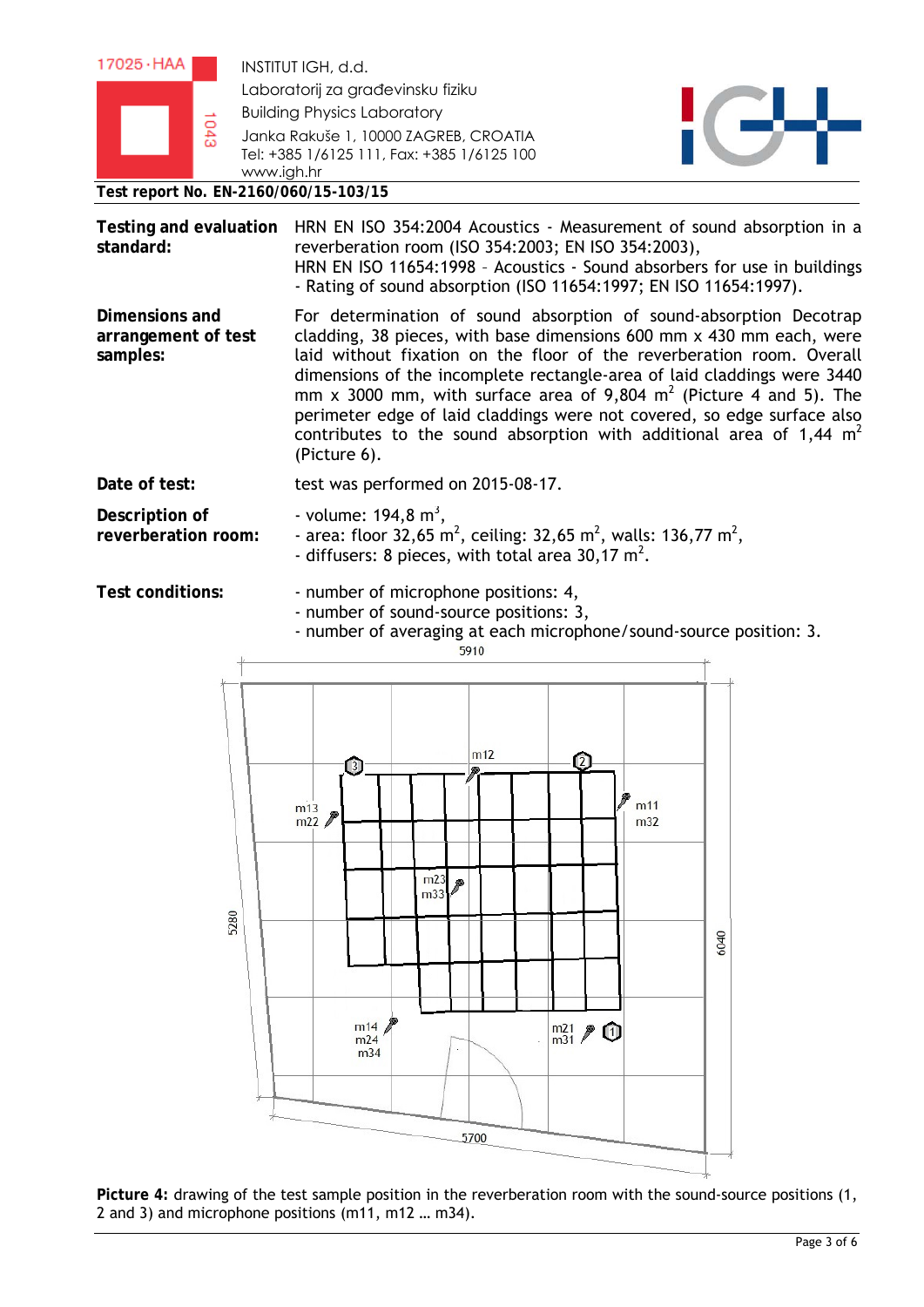

INSTITUT IGH, d.d. Laboratorij za građevinsku fiziku Building Physics Laboratory Janka Rakuše 1, 10000 ZAGREB, CROATIA Tel: +385 1/6125 111, Fax: +385 1/6125 100 www.igh.hr



**Test report No. EN-2160/060/15-103/15** 







**Picture 5:** test samples in the reverberation room. **Picture 6:** exposed perimeter edge of test samples.

**Measurement and testing equipment:** 

- modular sound analyzer, type 2260 Investigator, Bruel & Kjær, serial number: 2418322,
- sound pressure calibrator, type 4231, Bruel & Kjær, serial number: 2094668,
- condenser microphone, type 4189, Bruel & Kjær, serial number: 2417824,
- preamplifier, type ZC 0026, Bruel & Kjær, serial number: 2877,
- power amplifier, type 2716, Bruel & Kjær, serial number: 2486522,
- sound source, type 4296, Bruel & Kjær, serial number: 2485310,
- thermohygrometer, ROTRONIC, type Hygroclip S, laboratory mark 1679, serial number: 23535 012,
- barometer, serial number: 225558.

### **Presentation of test results:**

The sound absorption coefficient (*αS*) and the practical sound absorption coefficient (*αp*) of test samples are shown as functions of frequency in a table and diagram. In presenting the results, the following symbols are used:

- *f*  centre frequency of the one-third-octave band (Hz),
- *α<sup>S</sup>* sound absorption coefficient at a centre frequency of the one-third-octave band,
- *αp* practical sound absorption coefficient at a centre frequency of octave band,
- $T_1$  reverberation time of the empty reverberation room (s),
- $T_2$  reverberation time of the reverberation room with test samples(s) (s),
- *αW* weighted sound absorption coefficient.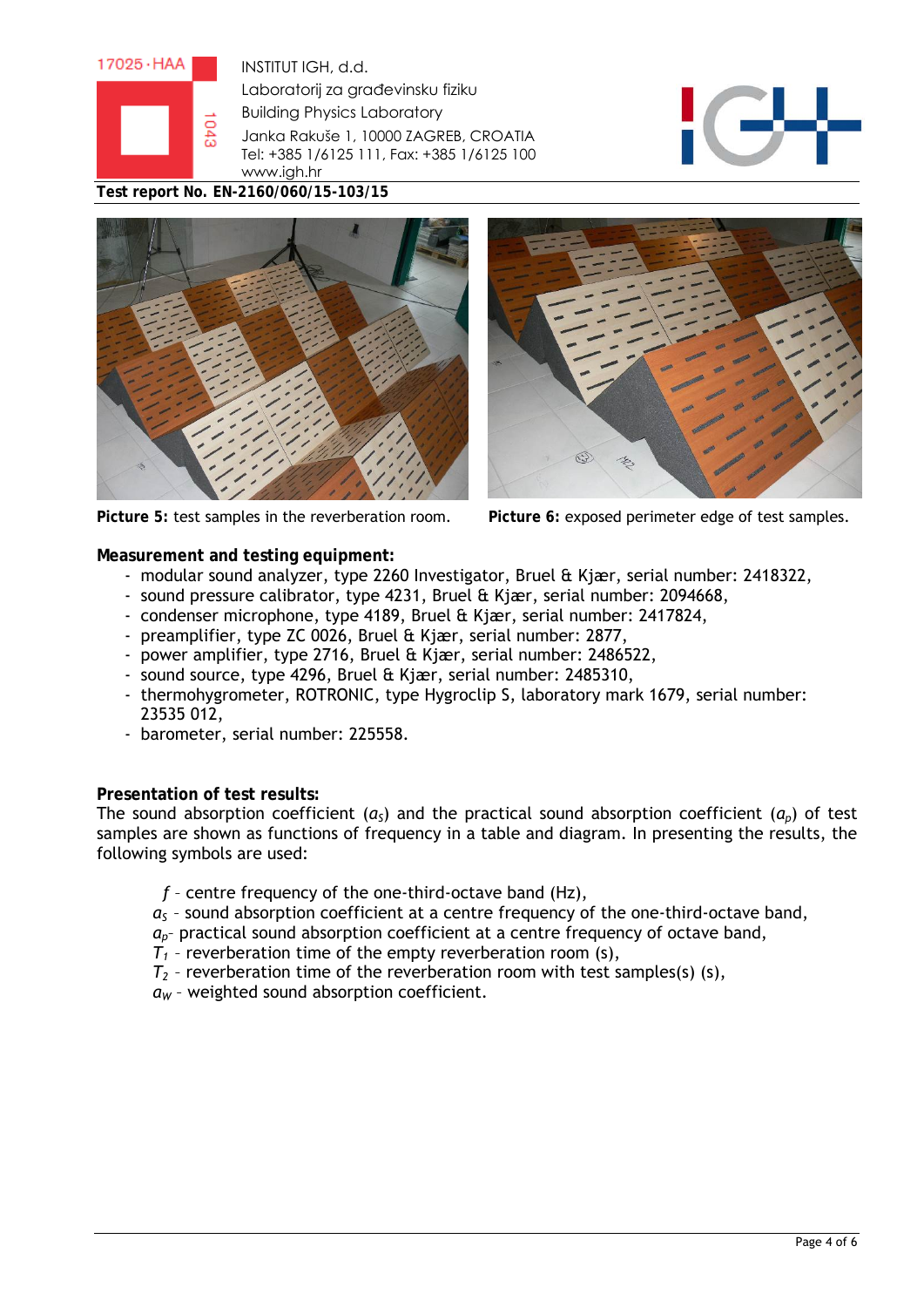



**Test report No. EN-2160/060/15-103/15** 

## **Results of sound-absorption test of sound-absorption Decotrap claddings in the reverberation room**

Client: Sonitus d.o.o., Koprivnica Test conditions: Manufacturer: Sonitus d.o.o., Koprivnica Product: sound-absorption cladding Decotrap Laboratory sample No.: LGF 119/15 Product installed by: client and Laboratory personnel Test date: 2015-08-17 Area of tested samples:  $S = 11,24 \text{ m}^2$ Volume of the reverberation room:  $V = 194.8 \text{ m}^3$ 

- empty reverberation room (2015-08-17): air temperature 25,3 °C, relative air humidity 57,9 %, atmospheric pressure: 99,1 kPa,
- reverberation room with sample (2015-08-17): air temperature 25,2 °C, relative air humidity 62,0 %, atmospheric pressure: 99,1 kPa.

| frequency<br>$f$ (Hz) | reverberation time of empty<br>reverberation room $T_1$ (s) | reverberation time of<br>reverberation room with<br>test samples $T_2$ (s) | sound absorption<br>coefficient<br>$a_{\mathsf{S}}$ |
|-----------------------|-------------------------------------------------------------|----------------------------------------------------------------------------|-----------------------------------------------------|
| 100                   | 10,71                                                       | 3,03                                                                       | 0,66                                                |
| 125                   | 9,23                                                        | 2,41                                                                       | 0,85                                                |
| 160                   | 9,24                                                        | 2,15                                                                       | 0,99                                                |
| 200                   | 7,71                                                        | 2,23                                                                       | 0,88                                                |
| 250                   | 7,86                                                        | 2,11                                                                       | 0,96                                                |
| 315                   | 7,59                                                        | 2,06                                                                       | 0,98                                                |
| 400                   | 7,64                                                        | 2,20                                                                       | 0,90                                                |
| 500                   | 7,24                                                        | 2,26                                                                       | 0,84                                                |
| 630                   | 6,97                                                        | 2,30                                                                       | 0,81                                                |
| 800                   | 6,46                                                        | 2,39                                                                       | 0,73                                                |
| 1000                  | 6,34                                                        | 2,39                                                                       | 0,72                                                |
| 1250                  | $\overline{5,79}$                                           | 2,52                                                                       | 0,62                                                |
| 1600                  | 5,32                                                        | 2,60                                                                       | 0,54                                                |
| 2000                  | 5,10                                                        | 2,59                                                                       | 0,53                                                |
| 2500                  | 4,68                                                        | 2,57                                                                       | 0,49                                                |
| 3150                  | 4,09                                                        | $\overline{2,45}$                                                          | 0,46                                                |
| 4000                  | 3,42                                                        | 2,22                                                                       | 0,45                                                |
| 5000                  | 2,82                                                        | 2,01                                                                       | 0,41                                                |

sound absorption coefficient: